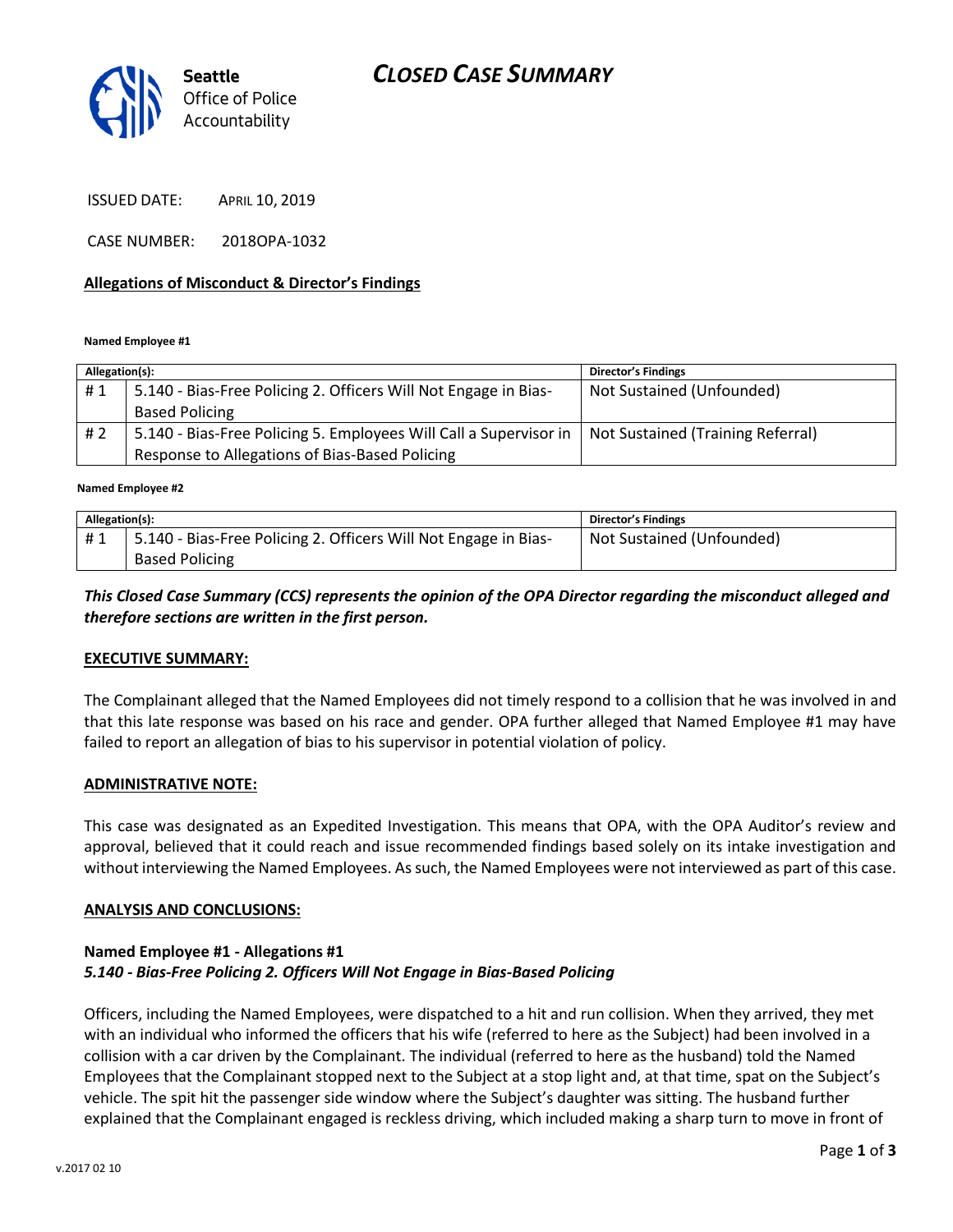



OPA CASE NUMBER: 2018OPA-1032

the Subject. At that point, the Subject could not evade the Complainant and the collision occurred. The husband stated that the Subject got out of her vehicle and photographed the scene and the condition of both cars. The husband indicated that the car was driven back to his residence by the Subject. He stated that the Subject did so because of the length of time it took the police to respond and because the Complainant's erratic conduct was causing her to fear for the safety of herself and her daughter, who was in the car at the time of the collision. The Named Employees also spoke to a security guard who was at the scene. The security guard relayed that he observed a disturbance involving the Complainant.

The Named Employees then made contact with the Complainant. He was emotional and repeatedly stated that he called for police assistance three hours prior. A supervisor was called to the scene. The Named Employees, and later the supervisor, continued to interact with the Complainant. Based on his behavior at that time, the officers concluded that it was likely that the Complainant was experiencing behavioral crisis. He appeared to be suffering from paranoid delusions, including that he was being followed by numerous individuals ("gang-stalking") and that there was a "conspiracy against" his cellphone. The Complainant told the Named Employees that he wanted to file a complaint due to the manner in which he was treated by SPD during this incident. Moreover, at one point, he also alleged that, had he been a White woman, the officers would have responded sooner.

After completing their on-scene investigation, the Named Employees went to the husband's and Subject's home in order to speak with the Subject. The Subject provided an account consistent with that conveyed by the husband. She indicated that the Complainant spat on her vehicle, caused the accident, and behaved in a concerning manner.

The Named Employees memorialized their investigation in a General Offense Report. They also generated a Traffic Collision Report, as well as a Crisis Template for the Complainant based on his behavior.

As discussed above, the Complainant made an allegation of biased policing. Specifically, he contended that, had he been a White woman, the officers would have more promptly responded to the scene of the collision. SPD policy prohibits biased policing, which it defines as "the different treatment of any person by officers motivated by any characteristic of protected classes under state, federal, and local laws as well other discernible personal characteristics of an individual." (SPD Policy 5.140.) This includes different treatment based on the race of the subject. (*See id*.)

Based on OPA's review of the record – most notably, the Body Worn Video that fully captured the Named Employees' response to this incident, there is no indication that the Named Employees engaged in biased policing. To the contrary, the evidence in this matter shows the opposite – that the Named Employees' response to this incident and the law enforcement action they took had nothing to do with the Complainant's race and/or gender. For these reasons, I recommend that this allegation be Not Sustained – Unfounded as against both Named Employees.

Recommended Finding: **Not Sustained (Unfounded)**

## **Named Employee #1 - Allegation #2**

*5.140 - Bias-Free Policing 5. Employees Will Call a Supervisor in Response to Allegations of Bias-Based Policing*